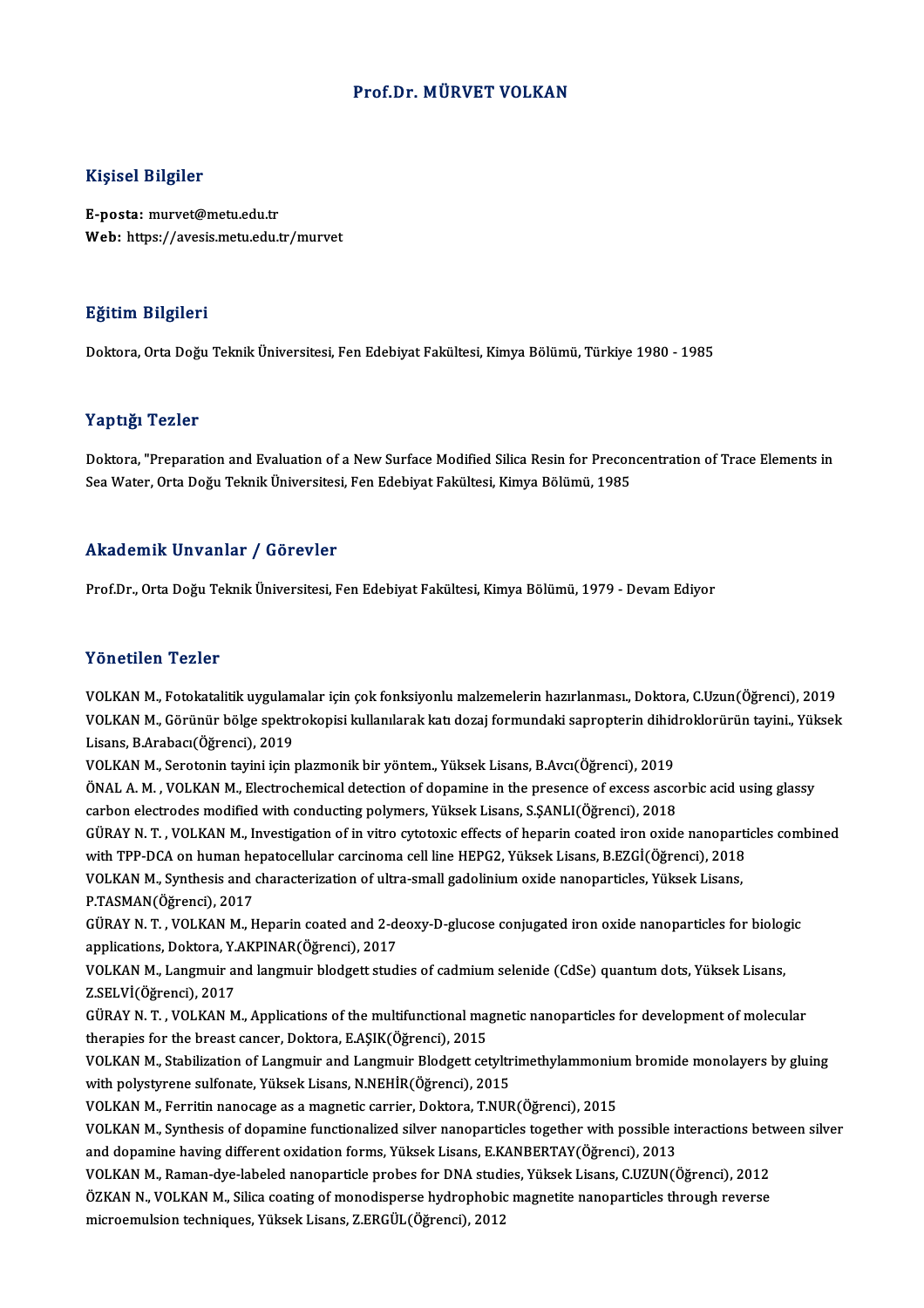VOLKAN M., DNA çalışmaları için Raman boya ile etiketlenmiş nanoparçacık sondaları., Yüksek Lisans, C.Uzun(Öğrenci),<br>2012 VOLK<br>2012<br>VOLK VOLKAN M., DNA çalışmaları için Raman boya ile etiketlenmiş nanoparçacık sondaları., Yüksek Lisans, C.Uzun(Öğrenci),<br>2012<br>VOLKAN M., Ayarlanabilir optik özelliklere sahip metal nanoparçacıkların hazırlanması, yüzeylerinin

2012<br>VOLKAN M., Ayarlanabilir optik özelliklere sahip meta<br>SERS uygulamaları., Doktora, M.Kaya(Öğrenci), 2011<br>VOLKAN M. Preporation and aurface modification of . VOLKAN M., Ayarlanabilir optik özelliklere sahip metal nanoparçacıkların hazırlanması, yüzeylerinin modifiye edilme<br>SERS uygulamaları., Doktora, M.Kaya(Öğrenci), 2011<br>VOLKAN M., Preparation and surface modification of nobl

SERS uygulamaları., Doktora, M.Kaya(Öğrenci), 2011<br>VOLKAN M., Preparation and surface modification of<br>SERS applications, Doktora, M.KAYA(Öğrenci), 2011<br>VOCARIVIK S. VOLKAN M. Application of surface onl VOLKAN M., Preparation and surface modification of noble metal nanoaparticles with tunable optical properties fo<br>SERS applications, Doktora, M.KAYA(Öğrenci), 2011<br>KOCABIYIK S., VOLKAN M., Application of surface-enhanced ra

SERS applications, Doktora, M.KAYA(Öğrenci), 2011<br>KOCABIYIK S., VOLKAN M., Application of surface-enhanced raman scattering (SERS) method for genetic analyses,<br>Doktora, S.KARABIÇAK(Öğrenci), 2011 KOCABIYIK S., VOLKAN M., Application of surface-enhanced raman scattering (SERS) method for genetic analyses,<br>Doktora, S.KARABIÇAK(Öğrenci), 2011<br>ÖZKAN N., VOLKAN M., Preparation of silica coated cobalt ferrite magnetic na

tagged proteins, Yüksek Lisans, G.AYGAR(Öğrenci), 2011 ÖZKAN N., VOLKAN M., Preparation of silica coated cobalt ferrite magnetic nanoparticles for the purification of histidir<br>tagged proteins, Yüksek Lisans, G.AYGAR(Öğrenci), 2011<br>VOLKAN M., Sensitive and quantitative determin

tagged proteins, Yüksek Lisans, G.AYGAR(Öğrenci), 2011<br>VOLKAN M., Sensitive and quantitative determination of cysteine by surface enhanced Raman spectro<br>their induced aggregates of gold and silver nanostructures, Yüksek Li VOLKAN M., Sensitive and quantitative determination of cysteine by surface enhanced Raman spectrometry bas<br>their induced aggregates of gold and silver nanostructures, Yüksek Lisans, R.YÜKSEL(Öğrenci), 2011<br>VOLKAN M., Prepa

their induced aggregates of gold and silver nanostructures, Yüksek Lisans, R.YÜKSEL(Öğrenci)<br>VOLKAN M., Preparation and characterization of surface enhanced raman scattering substrate<br>deposition of silver-PEDOT film on ITO VOLKAN M., Preparation and characterization of surface enhanced raman scattering substrate through electro<br>deposition of silver-PEDOT film on ITO glass surface, Yüksek Lisans, Ü.DOĞAN(Öğrenci), 2011<br>VOLKAN M., The effect o

deposition of silver-PEDOT<br>VOLKAN M., The effect of st<br>G.KERMAN(Öğrenci), 2011<br>VOLKAN M. Monyatik olara VOLKAN M., The effect of strontium-containing silicon-doped hydroxyapatite ceramics on bone defect healing<br>G.KERMAN(Öğrenci), 2011<br>VOLKAN M., Manyetik olarak hedefe yönlendirilmiş görüntüleme için silika kaplı manyetik nan

G.KERMAN(Öğrenci), 2011<br>VOLKAN M., Manyetik olarak hedefe yönlendirilmiş görüntüleme için silika kaplı manyetik nanoparçacıkların<br>hazırlanması, karakterizasyon çalışmalarının yapılması ve Tc-99m'nin vekili olarak radyoakti VOLKAN M., Manyetik olarak hedefe yönlendirilmiş görüntüleme için silika kaplı manyetik nanoparçacıkların hazırlanması, karakterizasyon çalışmalarının yapılması ve Tc-99m'nin vekili olarak radyoaktif olmayan Re ile<br>etiketlenmesi., Yüksek Lisans, Ü.Zengin(Öğrenci), 2010<br>VOLKAN M., Spectrofluorimetric determination of organic an

etiketlenmesi., Yüksek Lisans, Ü.Zengin(Öğrenci), 2010<br>VOLKAN M., Spectrofluorimetric determination of organic a<br>point extraction, Yüksek Lisans, M.MADEN(Öğrenci), 2010<br>VOLKAN M. Production and characterization of maghemit VOLKAN M., Spectrofluorimetric determination of organic and inorganic selenium in vitamin supplements after o<br>point extraction, Yüksek Lisans, M.MADEN(Öğrenci), 2010<br>VOLKAN M., Production and characterization of maghemite

point extraction, Yüksek Lisans, M.MADEN(Öğrenci), 2010<br>VOLKAN M., Production and characterization of maghemite nanoparticles, Doktora, Ö.ACARBAŞ(Öğrenci), 2010<br>VOLKAN M., Preparation and characterization of magnetite nano VOLKAN M., Production and characterization of maghemite nanoparticles<br>VOLKAN M., Preparation and characterization of magnetite nanoparticles<br>potential use in tumor imaging, Yüksek Lisans, Z.TATLICI(Öğrenci), 2010<br>VOLKAN M. VOLKAN M., Preparation and characterization of magnetite nanoparticles by thermal decomposition method for their<br>potential use in tumor imaging, Yüksek Lisans, Z.TATLICI(Öğrenci), 2010<br>VOLKAN M., Preparation and characteri

potential use in tumor imaging, Yüksek Lisans, Z.TATLICI(Öğrenci), 2010<br>VOLKAN M., Preparation and characterization of silica coated magnetite nanoparticles and labeling nonradioa<br>a surrogate of Tc-99m for magneticly targe VOLKAN M., Preparation and characterization of silica coated magnetite nanoparticles and labeling nonradioactive Re as

a surrogate of Tc-99m for magneticly targeted imaging, Yüksek Lisans, Ü.ZENGİN(Öğrenci), 2010<br>VOLKAN M., Preparation and characterization of silver sers nanotags, Yüksek Lisans, S.KİBAR(Öğrenci), 2010<br>VOLKAN M., The use of T.ÖZTÜRK(Öğrenci),2010 VOLKAN M., The use of gold and silver nanoparticles for surface enhanced fluorescence (SEF) of dyes, Yüksek Lisans,<br>T.ÖZTÜRK(Öğrenci), 2010<br>VOLKAN M., Preparation of gold decorated cobalt-silica core-shell nanoparticles fo

VOLKAN M., Preparation of gold decorated cobalt-silica core-shell nanoparticles for surface enhanced raman scattering<br>applications, Yüksek Lisans, L.SEZEN(Öğrenci), 2010 VOLKAN M., Preparation of gold decorated cobalt-silica core-shell nanoparticles for surface enhanced raman scattering<br>applications, Yüksek Lisans, L.SEZEN(Öğrenci), 2010<br>KARAKAŞ G., VOLKAN M., Preparation and characterizat

applications, Yüksek Lisans, L.SEZEN(Öğrenci), 2010<br>KARAKAŞ G., VOLKAN M., Preparation and characteriza<br>immobilization, Yüksek Lisans, Z.EKER(Öğrenci), 2009<br>VOLKAN M. Symthosis of sallaidal silver partisles with KARAKAŞ G., VOLKAN M., Preparation and characterization of titania-silica-gold thin films over ito substrates for laccase<br>immobilization, Yüksek Lisans, Z.EKER(Öğrenci), 2009<br>VOLKAN M., Synthesis of colloidal silver partic

immobilization, Yüksek Lisans, Z.EKER(Öğrenci), 2009<br>VOLKAN M., Synthesis of colloidal silver particles with different siz<br>scattering (SERS) studies, Yüksek Lisans, R.SANCI(Öğrenci), 2009<br>ATAMAN O. V., VOLKAN M. Spesiation VOLKAN M., Synthesis of colloidal silver particles with different sizes by seeding approach for surface enhanced raman scattering (SERS) studies, Yüksek Lisans, R.SANCI(Öğrenci), 2009<br>ATAMAN O. Y. , VOLKAN M., Speciation s scattering (SERS) studies, Yüksek Lisans, R.SANCI(Öğrenci), 2009

ATAMAN O. Y. , VOLKAN M., Speciation studies using HPLC-ICP-MS and HPLC-ES-MS, Doktora, S.BAKIRDERE(Öğrer<br>2009<br>VOLKAN M., Preparation and characterization of magnetic nanoparticles, Yüksek Lisans, B.KÜÇÜK(Öğrenci), 2009<br>VO

2009<br>VOLKAN M., Preparation and characterization of magnetic nanoparticles, Yüksek Lisans, B.KÜÇÜK(Öğrenci), 2009<br>Vüksek Lisans, B.KÖKSEL (Öğrensi), 2009 VOLKAN M., Preparation and characteriza<br>VOLKAN M., The use of n-polyethereal pol<br>Yüksek Lisans, B.KÖKSEL(Öğrenci), 2009<br>VOLKAN M. Spectrofluorimetric determin VOLKAN M., The use of n-polyethereal polypyrroles in preconcentration and surface enhanced raman s<br>Yüksek Lisans, B.KÖKSEL(Öğrenci), 2009<br>VOLKAN M., Spectrofluorimetric determination of selenium after cloud point extractio

Yüksek Lisans, B.KÖKSEL<br>VOLKAN M., Spectrofluori<br>N.GÜLER(Öğrenci), 2008<br>VOLKAN M. Immobilizatio VOLKAN M., Spectrofluorimetric determination of selenium after cloud point extraction, Yüksek<br>N.GÜLER(Öğrenci), 2008<br>VOLKAN M., Immobilization studies utilizing solid supports for the determination of fructose by<br>dansylami

N.GÜLER(Öğrenci), 2008<br>VOLKAN M., Immobilization studies utilizing solid supports for the determination of fructose by<br>dansylaminophenylboronic acid(dapb acid) and chromate by diphenylcarbazide(dpc), Yüksek Lisans,<br>M.RULUT VOLKAN M., Immobilizatio<br>dansylaminophenylboron<br>M.BULUT(Öğrenci), 2006<br>VOLKAN M. Eluoreesense

dansylaminophenylboronic acid(dapb acid) and chromate by diphenylcarbazide(dpc), Yüksek Lisans,<br>M.BULUT(Öğrenci), 2006<br>VOLKAN M., Fluorescence determination of monosaccharides and catecholamines by using dansylaminophenyl M.BULUT(Öğrenci), 2006<br>VOLKAN M., Fluorescence determination of mo<br>acid, Yüksek Lisans, E.SEÇKİN(Öğrenci), 2004<br>VOLKAN M. On line presensentration, spesiati VOLKAN M., Fluorescence determination of monosaccharides and catecholamines by using dansylaminopheny<br>acid, Yüksek Lisans, E.SEÇKİN(Öğrenci), 2004<br>VOLKAN M., On-line preconcentration, speciation and determination of chromi

acid, Yüksek Lisans, E.SEÇKİN(Öğrenci), 2004<br>VOLKAN M., On-line preconcentration, speciation and determination of chromium by flame atomic absorption<br>spectrometry (FAAS) and chemiluminescence (CL), Yüksek Lisans, S.SÜRDEM(

VOLKAN M., Determination of germanium at trace levels by chloride generation atomic absorption spectrometry, Yüksek Lisans, M.KAYA(Öğrenci), 2004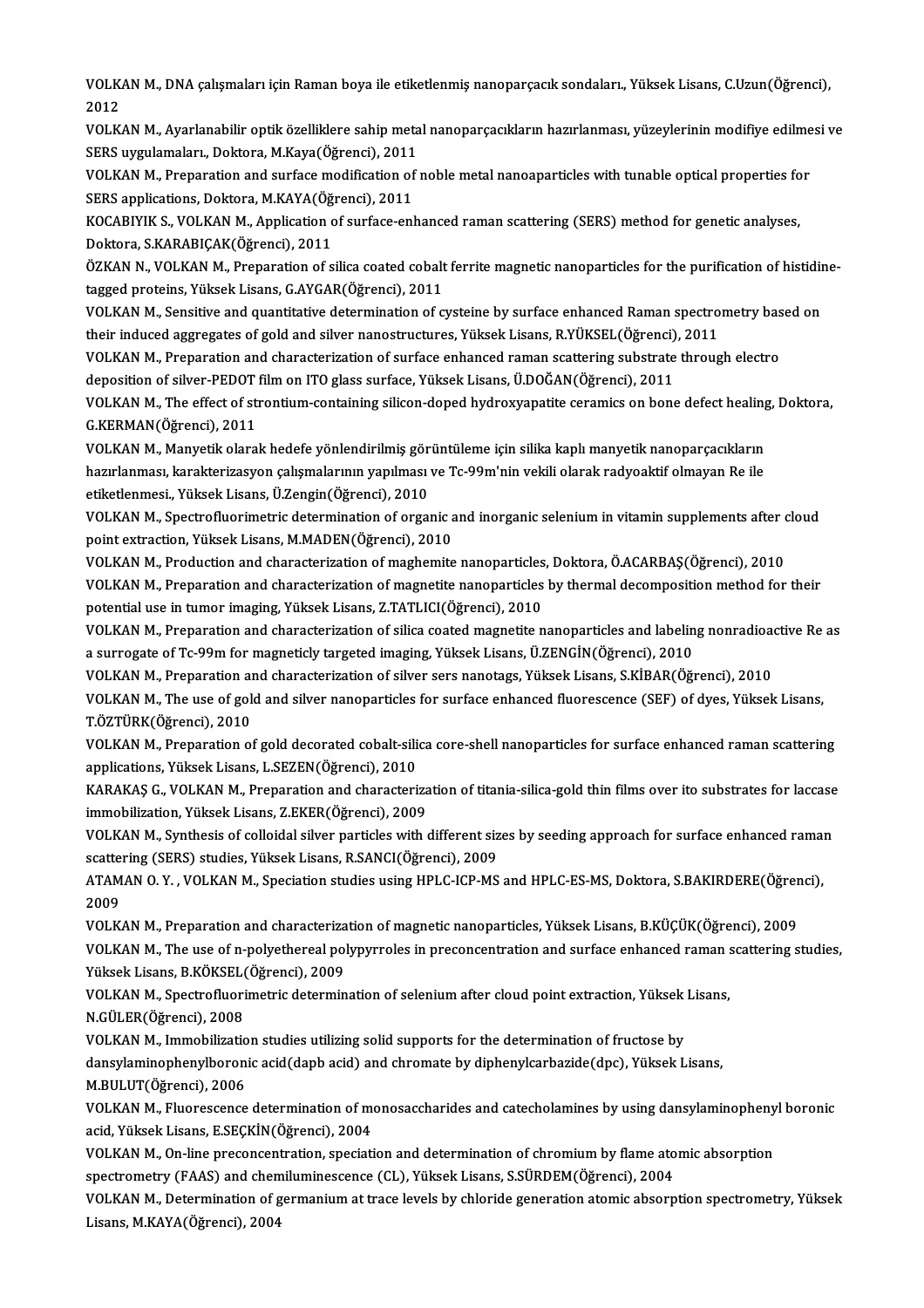VOLKAN M., Alevli atomik absorpsiyon spektrometri ve kemiluminesans ile kromun hat üstü önzenginleştirme,<br>türlendirme ve tavini, Yüksek Lisene, S Sürdem(Öğrensi), 2004 VOLKAN M., Alevli atomik absorpsiyon spektrometri ve kemilun<br>türlendirme ve tayini, Yüksek Lisans, S.Sürdem(Öğrenci), 2004<br>VOLKAN M. Yonilebilir vürey alıse eniaksiyon analir sistemi lu: VOLKAN M., Alevli atomik absorpsiyon spektrometri ve kemiluminesans ile kromun hat üstü önzenginleştirme,<br>türlendirme ve tayini, Yüksek Lisans, S.Sürdem(Öğrenci), 2004<br>VOLKAN M., Yenilebilir yüzey akışa enjeksiyon analiz s

türlendirme ve tayini, Yüksek Lisans, S.Sürdem(Öğrenci), 2004<br>VOLKAN M., Yenilebilir yüzey akışa enjeksiyon analiz sistemi kullanarak demirin önzenginleştirilmesi ve türlendirilmesi,<br>Yüksek Lisans, S.Tekin(Öğrenci), 2003 VOLKAN M., Yenilebilir yüzey akışa enjeksiyon analiz sistemi kullanarak demirin önzenginleştirilmesi ve türlendirilmesi,<br>Yüksek Lisans, S.Tekin(Öğrenci), 2003<br>VOLKAN M., Preconcentration and speciation of iron by using ren

Yüksek Lisans, S.Tekin(Öğrenci), 2003<br>VOLKAN M., Preconcentration and speci<br>Yüksek Lisans, S.TEKİN(Öğrenci), 2003<br>VOLKAN M. Preconcentration of germe VOLKAN M., Preconcentration and speciation of iron by using renewable surface flow injection analysis system<br>Yüksek Lisans, S.TEKİN(Öğrenci), 2003<br>VOLKAN M., Preconcentration of germanium with mercapto resin and determinat

Yüksek Lisans, S.TEKİN (Öğre<br>VOLKAN M., Preconcentratio<br>G.GÖKTÜRK(Öğrenci), 1999<br>VOLKAN M. Use of sel sel be VOLKAN M., Preconcentration of germanium with mercapto resin and determination by HGAA<br>G.GÖKTÜRK(Öğrenci), 1999<br>VOLKAN M., Use of sol-gel beads in preconcentration, Yüksek Lisans, T.Eroğlu(Öğrenci), 1999<br>VOLKAN M., Preconc

G.GÖKTÜRK(Öğrenci), 1999<br>VOLKAN M., Use of sol-gel beads in preconcentration, Yüksek Lisans, T.Eroğlu(Öğrenci), 1999<br>VOLKAN M., Preconcentation of germanium by surfactant (Cloud point extraction) and determination by HGAAS VOLKAN M., Use of sol-gel bead<br>VOLKAN M., Preconcentation o<br>Lisans, A.ELİF(Öğrenci), 1999<br>VOLKAN M., Preconcentration VOLKAN M., Preconcentation of germanium by surfactant (Cloud point extraction) and determination by HGAAS, Yu<br>Lisans, A.ELİF(Öğrenci), 1999<br>VOLKAN M., Preconcentration of germanium with mercapto resin and determination by

Lisans, A.ELİF(Öğrenci), 1999<br>VOLKAN M., Preconcentration of germanium with mercapto resin and determination by hydride generation atomic<br>absorption spectrometry, Yüksek Lisans, G.Göktürk(Öğrenci), 1999 VOLKAN M., Preconcentration of germanium with mercapto resin and determination by hydride<br>absorption spectrometry, Yüksek Lisans, G.Göktürk(Öğrenci), 1999<br>VOLKAN M., Use of sol-gel beads in precon lentration, Yüksek Lisans

VOLKAN M., Sample preparation methods for the determination of arsenic, copper, iron and lead in white sugar by<br>atomic absorbtion spectroscopy, Yüksek Lisans, J.LEBLEBİCİ(Öğrenci), 1994 VOLKAN M., Use of sol-gel beads in precon lentration, Yüksek Lisans, T.EROĞI<br>VOLKAN M., Sample preparation methods for the determination of arsenic, co<br>atomic absorbtion spectroscopy, Yüksek Lisans, J.LEBLEBİCİ(Öğrenci), 1 VOLKAN M., Sample preparation methods for the determination of arsenic, copper, iron and lead in white sugar by<br>atomic absorbtion spectroscopy, Yüksek Lisans, J.LEBLEBİCİ(Öğrenci), 1994<br>VOLKAN M., Sample preperation method

atomic absorbtion spectroscopy, Yüksek Lisans, J.LEBLEBİCİ(Öğrenci), 1994<br>VOLKAN M., Sample preperation methods for the determination of arsenic,<br>atomic absorption spectroscopy, Yüksek Lisans, J.Leblebici(Öğrenci), 1994<br>VO VOLKAN M., Sample preperation methods for the determination of arsenic, copper, iron and lead in white sugar<br>atomic absorption spectroscopy, Yüksek Lisans, J.Leblebici(Öğrenci), 1994<br>VOLKAN M., Determination of germanium i

atomic absorption spectroscopy, Yüksek Lisans, J.Leblebici(Öğrenci), 1994<br>VOLKAN M., Determination of germanium in çinkur zinc plant residue, Yüksek Lisans, H.USAMA(Öğrenci), 1992<br>VOLKAN M., Selective preconcentration and VOLKAN M., Determination of germanium in çinkur zinc plant residue, Yüksek Lisans, H.USAMA(Öğrenci), 1992

# SCI, SSCI ve AHCI İndekslerine Giren Dergilerde Yayınlanan Makaleler

CI, SSCI ve AHCI İndekslerine Giren Dergilerde Yayınlanan Makaleler<br>I. The potential application of gold-apoferritin nanocages conjugated with 2-amino-2-deoxy-glucose<br>for imaging of breast cancer sells The potential application of gold-<br>for imaging of breast cancer cells<br> $\Lambda$ clan T. N.  $\Lambda$ cik E. Günav N. T. Volkan The potential application of gold-apo:<br>for imaging of breast cancer cells<br>Aslan T. N. , Asik E., Güray N. T. , Volkan M.<br>JOUPNAL OF PIOLOCICAL INOPCANIC CHI for imaging of breast cancer cells<br>Aslan T. N. , Asik E., Güray N. T. , Volkan M.<br>JOURNAL OF BIOLOGICAL INORGANIC CHEMISTRY, cilt.25, sa.8, ss.1139-1152, 2020 (SCI İndekslerine Giren Dergi)

Aslan T. N. , Asik E., Güray N. T. , Volkan M.<br>JOURNAL OF BIOLOGICAL INORGANIC CHEMISTRY, cilt.25, sa.8, ss.1139-1152, 2020 (SCI İndekslerine Giren D.<br>II. Development of a solid-phase microextraction LC-MS/MS method for de JOURNAL OF BIOLOGICAL INORGA<br>Development of a solid-phase<br>stress biomarkers in biofluids<br>Kahnamanaglu K. Tamal E. B., Kan Development of a solid-phase microextraction LC-MS/MS method for determination of oxidative<br>stress biomarkers in biofluids<br>Kahremanoglu K., Temel E. R. , Korkut T. E. , Nalbant A. A. , BAŞTUĞ AZER B., DURUCAN C., VOLKAN M.

stress biomarkers in biofluids<br>Kahremanoglu K., Temel E. R. , Korkut T. E. , Nalbant A. A. , BAŞTUĞ AZER B., DURUCAN C., VOLKAN M., BOYACI E.<br>JOURNAL OF SEPARATION SCIENCE, cilt.43, ss.1925-1933, 2020 (SCI İndekslerine Gir Kahremanoglu K., Temel E. R., Korkut T. E., Nalbant A. A., BAŞTUĞ AZER B., DURUCAN C., VOLKAN M., BOYACI<br>JOURNAL OF SEPARATION SCIENCE, cilt.43, ss.1925-1933, 2020 (SCI İndekslerine Giren Dergi)<br>III. EF2-kinase targeted co

- JOURNAL OF SEPARATION SCIENCE, cilt.43, ss.1925-1933, 2020 (SCI İndekslerine Giren Dergi)<br>EF2-kinase targeted cobalt-ferrite siRNA-nanotherapy suppresses BRCA1-mutated breast cancer<br>Asik E., Akpinar Y., Caner A., Kahraman EF2-kinase targeted cobalt-ferrite siRNA-nanotherapy suppresses BRCA<br>Asik E., Akpinar Y., Caner A., Kahraman N., GÜRAY N. T. , Volkan M., Albarracins C., l<br>NANOMEDICINE, cilt.14, sa.17, ss.2315-2338, 2019 (SCI İndekslerine Asik E., Akpinar Y., Caner A., Kahraman N., GÜRAY N. T. , Volkan M., Albarracins C., Pataer A., Arun B., Ozpolat B.<br>NANOMEDICINE, cilt.14, sa.17, ss.2315-2338, 2019 (SCI Indekslerine Giren Dergi)<br>IV. Gold-assembled silica-
- NANOMEDICINE, cilt.14, sa.17, ss.2315-2338, 2019 (SCI Indekslerine Giren Dergi)<br>IV. Gold-assembled silica-coated cobalt nanoparticles as efficient magnetic separation units and surface-<br>enhanced Raman scattering substrate<br> enhanced Raman scattering substrate

TURKISH JOURNAL OF CHEMISTRY, cilt.43, sa.1, ss.307-318, 2019 (SCI İndekslerine Giren Dergi)

YILDIRIM L. S. , KAYA M., VOLKAN M.<br>TURKISH JOURNAL OF CHEMISTRY, cilt43, sa.1, ss.307-318, 2019 (SCI İndekslerine Giren Dergi)<br>V. Cellular uptake and apoptotic potential of rhenium labeled magnetic protein cages in MD TURK<br>Cellu<br>cells<br>Asik E Cellular uptake and apoptotic potential<br>cells<br>Asik E., Aslan T. N. , GÜRAY N. T. , VOLKAN M.<br>ENWPONMENTAL TOYICOLOCY AND BHARM cells<br>Asik E., Aslan T. N. , GÜRAY N. T. , VOLKAN M.<br>ENVIRONMENTAL TOXICOLOGY AND PHARMACOLOGY, cilt.63, ss.127-134, 2018 (SCI İndekslerine Giren Dergi)<br>Selenium enegiation in ebigken breast samples from inexsanis and exse

Asik E., Aslan T. N. , GÜRAY N. T. , VOLKAN M.<br>ENVIRONMENTAL TOXICOLOGY AND PHARMACOLOGY, cilt.63, ss.127-134, 2018 (SCI İndekslerine Giren Dergi<br>VI. Selenium speciation in chicken breast samples from inorganic and organic ENVIRONMENTAL TOXICOLOGY AND PHARMACOLOGY, cilt.63, ss.127-134, 2018 (SCI İndekslerine Giren Der<br>Selenium speciation in chicken breast samples from inorganic and organic selenium fed chicken<br>using high performance liquid c Selenium speciation in chicken breast<br>using high performance liquid chrom<br>BAKIRDERE S., VOLKAN M., ATAMAN 0. Y.<br>JOUPNAL OF FOOD COMPOSITION AND AN using high performance liquid chromatography-inductively coupled plasma-mass spectrome<br>BAKIRDERE S., VOLKAN M., ATAMAN O. Y.<br>JOURNAL OF FOOD COMPOSITION AND ANALYSIS, cilt.71, ss.28-35, 2018 (SCI İndekslerine Giren Dergi)<br>

BAKIRDERE S., VOLKAN M., ATAMAN O. Y.<br>JOURNAL OF FOOD COMPOSITION AND ANALYSIS, cilt.71, ss.28-35, 2018 (SCI Indekslerine Giren Dergi)<br>VII. A Novel Acetylcholinesterase Biosensor: Core-Shell Magnetic Nanoparticles Incorpor JOURNAL OF FOOD COMPOSITION AND ANALYSIS, cilt.71, ss.28-35, 2018 (SCI ind<br>A Novel Acetylcholinesterase Biosensor: Core-Shell Magnetic Nanoparti<br>Conjugated Polymer for the Detection of Organophosphorus Pesticides<br>Cangar H. VII. A Novel Acetylcholinesterase Biosensor: Core-Shell Magnetic Nanoparticles Incorporating a<br>Conjugated Polymer for the Detection of Organophosphorus Pesticides<br>Cancar H. D., SÖYLEMEZ S., AKPINAR Y., KESİK M., Goker S.,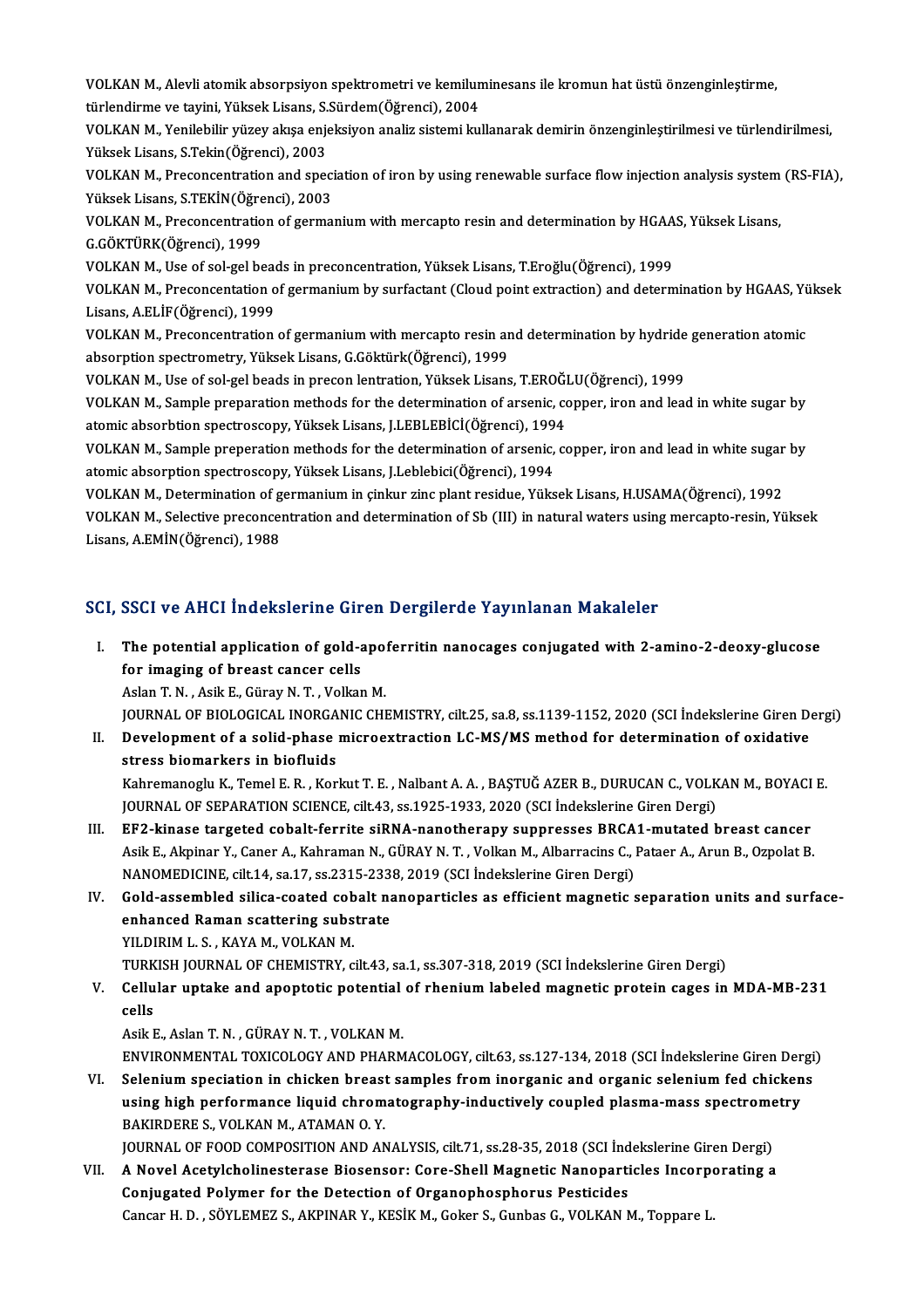ACS APPLIED MATERIALS & INTERFACES, cilt.8, sa.12, ss.8058-8067, 2016 (SCI İndekslerine Giren Dergi)<br>Preperation and labeling of surface modified magneteferujtin protein sages with a rhenium(I

ACS APPLIED MATERIALS & INTERFACES, cilt.8, sa.12, ss.8058-8067, 2016 (SCI İndekslerine Giren Dergi)<br>VIII. Preparation and labeling of surface-modified magnetoferritin protein cages with a rhenium(I) ACS APPLIED MATERIALS & INTERFACES, cilt.8, sa.12, ss.8058-80<br>Preparation and labeling of surface-modified magnetoferr<br>carbonyl complex for magnetically targeted radiotherapy<br>Askar T.N., Asik F. VOLKAN M VIII. Preparation and labeling of surface-modified magnetoferritin protein cages with a rhenium(I) carbonyl complex for magnetically targeted radiotherapy<br>Aslan T. N. , Asik E., VOLKAN M. carbonyl complex for magnetically targeted radiotherapy<br>Aslan T. N. , Asik E., VOLKAN M.<br>RSC ADVANCES, cilt.6, sa.11, ss.8860-8869, 2016 (SCI İndekslerine Giren Dergi)<br>2. Amine. 2. deevy slusese seniyasted sebalt ferrite m

Aslan T. N. , Asik E., VOLKAN M.<br>RSC ADVANCES, cilt.6, sa.11, ss.8860-8869, 2016 (SCI Indekslerine Giren Dergi)<br>IX. 2-Amino-2-deoxy-glucose conjugated cobalt ferrite magnetic nanoparticle (2DG-MNP) as a targeting<br>agent RSC ADVANCES, cilt.6, sa.11, ss.8<br>2-Amino-2-deoxy-glucose com<br>agent for breast cancer cells<br>Asik E. Aslan T. N., VOLKAN M. ( 2-Amino-2-deoxy-glucose conjugated confinent<br>agent for breast cancer cells<br>Asik E., Aslan T. N. , VOLKAN M., GÜRAY N. T.<br>ENWRONMENTAL TOYICOLOCY AND PHAPA agent for breast cancer cells<br>Asik E., Aslan T. N. , VOLKAN M., GÜRAY N. T.<br>ENVIRONMENTAL TOXICOLOGY AND PHARMACOLOGY, cilt.41, ss.272-278, 2016 (SCI İndekslerine Giren Dergi)<br>Cellular untaka, geneterisity and syteterisity

Asik E., Aslan T. N. , VOLKAN M., GÜRAY N. T.<br>ENVIRONMENTAL TOXICOLOGY AND PHARMACOLOGY, cilt.41, ss.272-278, 2016 (SCI İndekslerine Giren Derg<br>X. Cellular uptake, genotoxicity and cytotoxicity of cobalt ferrite magnetic n ENVIRONMEN<br>Cellular upt<br>breast cells<br>Asik E. Almin X. Cellular uptake, genotoxicity and cytotoxicity of cobalt ferrite magnetic nanoparticles in human<br>breast cells<br>Asik E., Akpinar Y., Guray T., Iscan M., CAKMAK DEMİRCİGİL G., VOLKAN M.

TOXICOLOGY RESEARCH, cilt.5, sa.6, ss.1649-1662, 2016 (SCI İndekslerine Giren Dergi)

Asik E., Akpinar Y., Guray T., Iscan M., ÇAKMAK DEMİRCİGİL G., VOLKAN M.<br>TOXICOLOGY RESEARCH, cilt.5, sa.6, ss.1649-1662, 2016 (SCI İndekslerine Giren Dergi)<br>XI. Preparation of silica coated cobalt ferrite magnetic nanopar TOXICOLOGY RESE<br>Preparation of s<br>tagged proteins<br>Avgar C. Kave M Preparation of silica coated cobalt ferrite ma<br>tagged proteins<br>Aygar G., Kaya M., Özkan N., Kocabıyık S., Volkan M.<br>JOUPNAL OF PHYSICS AND CHEMISTRY OF SOLIDS tagged proteins<br>Aygar G., Kaya M., Özkan N., Kocabıyık S., Volkan M.<br>JOURNAL OF PHYSICS AND CHEMISTRY OF SOLIDS, cilt.87, ss.64-71, 2015 (SCI İndekslerine Giren Dergi)

Aygar G., Kaya M., Özkan N., Kocabıyık S., Volkan M.<br>JOURNAL OF PHYSICS AND CHEMISTRY OF SOLIDS, cilt.87, ss.64-71, 2015 (SCI İndekslerine Giren Dergi)<br>XII. Speciation of Selenium in Supplements by High Performance Liquid JOURNAL OF PHYSICS AND CHEMISTRY (<br>Speciation of Selenium in Supplemer<br>Coupled Plasma-Mass Spectrometry<br>BAKIPDEPE S, Volken M, ATAMAN O V Speciation of Selenium in Suppleme<br>Coupled Plasma-Mass Spectrometry<br>BAKIRDERE S., Volkan M., ATAMAN 0. Y.<br>ANALYTICAL LETTERS silt 49.00 0.00 15 Coupled Plasma-Mass Spectrometry<br>BAKIRDERE S., Volkan M., ATAMAN O. Y.<br>ANALYTICAL LETTERS, cilt.48, sa.9, ss.1511-1523, 2015 (SCI İndekslerine Giren Dergi)

- XIII. Ruthenium(0) nanoparticles supported on magnetic silica coated cobalt ferrite: Reusable catalyst in ANALYTICAL LETTERS, cilt.48, sa.9, ss.1511-1523, 2015 (SCI İndeksler<br>Ruthenium(0) nanoparticles supported on magnetic silica coa<br>hydrogen generation from the hydrolysis of ammonia-borane<br>Akhayrak S. KAYA M. VOLKAN M. ÖZKAR Ruthenium(0) nanoparticles supported<br>hydrogen generation from the hydrolys<br>Akbayrak S., KAYA M., VOLKAN M., ÖZKAR S.<br>JOUPNAL OF MOLECULAR CATALYSIS A CHE hydrogen generation from the hydrolysis of ammonia-borane<br>Akbayrak S., KAYA M., VOLKAN M., ÖZKAR S.<br>JOURNAL OF MOLECULAR CATALYSIS A-CHEMICAL, cilt.394, ss.253-261, 2014 (SCI İndekslerine Giren Dergi)<br>Palladium(0) nanonart Akbayrak S., KAYA M., VOLKAN M., ÖZKAR S.<br>JOURNAL OF MOLECULAR CATALYSIS A-CHEMICAL, cilt.394, ss.253-261, 2014 (SCI İndekslerine Giren Dergi)<br>XIV. Palladium(0) nanoparticles supported on silica-coated cobalt ferrite: A hi
	-
- JOURNAL OF MOLECULAR CATALYSIS A-CHEMICAL, cilt.394, ss.253-261, 2014 (SCI İndeksleri)<br>Palladium(0) nanoparticles supported on silica-coated cobalt ferrite: A highly activ<br>isolable and reusable catalyst for hydrolytic dehy XIV. Palladium(0) nanoparticles supported on silica-coated cobalt ferrite: A highly active, magnetically isolable and reusable catalyst for hydrolytic dehydrogenation of ammonia borane<br>Akbayrak S., KAYA M., VOLKAN M., ÖZKA isolable and reusable catalyst for hydrolytic dehydrogenation of ammonia borane<br>Akbayrak S., KAYA M., VOLKAN M., ÖZKAR S.<br>APPLIED CATALYSIS B-ENVIRONMENTAL, cilt.147, ss.387-393, 2014 (SCI İndekslerine Giren Dergi)<br>Influen

Akbayrak S., KAYA M., VOLKAN M., ÖZKAR S.<br>APPLIED CATALYSIS B-ENVIRONMENTAL, cilt.147, ss.387-393, 2014 (SCI İndekslerine Giren Dergi)<br>XV. Influence of ultrasonically assisted synthesis on particle size of magnetic nanopar APPLIED CATALYSIS B-ENVIRON.<br>Influence of ultrasonically as:<br>KÜÇÜK B., ÖZKAN N., VOLKAN M.<br>IOUPNAL OF PHYSICS AND CHEM Influence of ultrasonically assisted synthesis on particle size of magnetic nanoparticles<br>KÜÇÜK B., ÖZKAN N., VOLKAN M.<br>JOURNAL OF PHYSICS AND CHEMISTRY OF SOLIDS, cilt.74, sa.10, ss.1426-1432, 2013 (SCI İndekslerine Giren

KÜÇÜK<br>JOURN<br>Dergi)<br>Az nar JOURNAL OF PHYSICS AND CHEMISTRY OF SOLIDS, cilt.74, sa.10, ss.1426-1432, 2013 (SCI Indekslerine Giren<br>Dergi)<br>XVI. Ag nanostructures on a poly(3,4-ethylenedioxythiophene) film prepared with electrochemical route:<br>A control

Dergi)<br>Ag nanostructures on a poly(3,4-ethylenedioxythiophene) film prepared with<br>A controllable roughened SERS substrate with high repeatability and stability<br>Degan IL KAYA M, CHANER A, VOLKAN M Ag nanostructures on a poly(3,4-ethyle<br>A controllable roughened SERS substra<br>Dogan U., KAYA M., CİHANER A., VOLKAN M.<br>ELECTROCHIMICA ACTA silt 85, 83,220,227 A controllable roughened SERS substrate with high repeatability and stability<br>Dogan U., KAYA M., CİHANER A., VOLKAN M.<br>ELECTROCHIMICA ACTA, cilt.85, ss.220-227, 2012 (SCI İndekslerine Giren Dergi) Dogan U., KAYA M., CİHANER A., VOLKAN M.<br>ELECTROCHIMICA ACTA, cilt85, ss.220-227, 2012 (SCI İndekslerine Giren Dergi)<br>XVII. New Approach for the Surface Enhanced Resonance Raman Scattering (SERRS) Detection of

ELECTROCHIMICA ACTA, cilt.85, ss.220-227, 2012 (SCI İndekslerine Giren Derg<br>New Approach for the Surface Enhanced Resonance Raman Scattering<br>Dopamine at Picomolar (pM) Levels in the Presence of Ascorbic Acid<br>Kavat M, VOLKA New Approach for<br>Dopamine at Picom<br>Kayat M., VOLKAN M.<br>ANALYTICAL CHEMIS Dopamine at Picomolar (pM) Levels in the Presence of Ascorbic Acid<br>Kayat M., VOLKAN M.<br>ANALYTICAL CHEMISTRY, cilt.84, sa.18, ss.7729-7735, 2012 (SCI İndekslerine Giren Dergi)

- Kayat M., VOLKAN M.<br>ANALYTICAL CHEMISTRY, cilt.84, sa.18, ss.7729-7735, 2012 (SCI İndekslerine Giren Dergi)<br>XVIII. Copper(0) Nanoparticles Supported on Silica-Coated Cobalt Ferrite Magnetic Particles: Cost ANALYTICAL CHEMISTRY, cilt.84, sa.18, ss.7729-7735, 2012 (SCI İndekslerine Giren Dergi)<br>Copper(0) Nanoparticles Supported on Silica-Coated Cobalt Ferrite Magnetic Particles: Cost<br>Effective Catalyst in the Hydrolysis of Amm Copper(0) Nanoparticles Supported on Si<br>Effective Catalyst in the Hydrolysis of Amr<br>KAYA M., Zahmakıran M., ÖZKAR S., VOLKAN M.<br>ACS APPLIED MATERIALS & INTERFACES, silt 4. Effective Catalyst in the Hydrolysis of Ammonia-Borane with an Exceptional Reusability Perf<br>KAYA M., Zahmakıran M., ÖZKAR S., VOLKAN M.<br>ACS APPLIED MATERIALS & INTERFACES, cilt.4, sa.8, ss.3866-3873, 2012 (SCI İndekslerine KAYA M., Zahmakıran M., ÖZKAR S., VOLKAN M.<br>ACS APPLIED MATERIALS & INTERFACES, cilt.4, sa.8, ss.3866-3873, 2012 (SCI İndekslerine Giren Dergi)<br>XIX. Speciation of selenium in vitamin tablets using spectrofluorometry follow
- ACS APPLIED MATERIALS & INTERFACES, cilt4, sa.8, ss.3866-3873, 2012 (SCI İndekslerine Giren Dergi)<br>Speciation of selenium in vitamin tablets using spectrofluorometry following cloud point ex<br>Guler N., Maden M., Bakirdere S Speciation of selenium in vitamin tablets using spectrofluorometry followi<br>Guler N., Maden M., Bakirdere S., ATAMAN O.Y. , VOLKAN M.<br>FOOD CHEMISTRY, cilt.129, sa.4, ss.1793-1799, 2011 (SCI İndekslerine Giren Dergi)<br>Prepera
- XX. Preparation and characterization of surfacemodified gamma-Fe2O3 (maghemite)-silica FOOD CHEMISTRY, cilt.129, sa.4, ss.1793-1799, 2011 (SCI Indekslerine Giren Dergi)<br>Preparation and characterization of surface modified gamma-Fe2O3 (mag<br>nanocomposites used for the purification of benzaldehyde lyase<br>TURAL B nanocomposites used for the purification of benzaldehyde lyase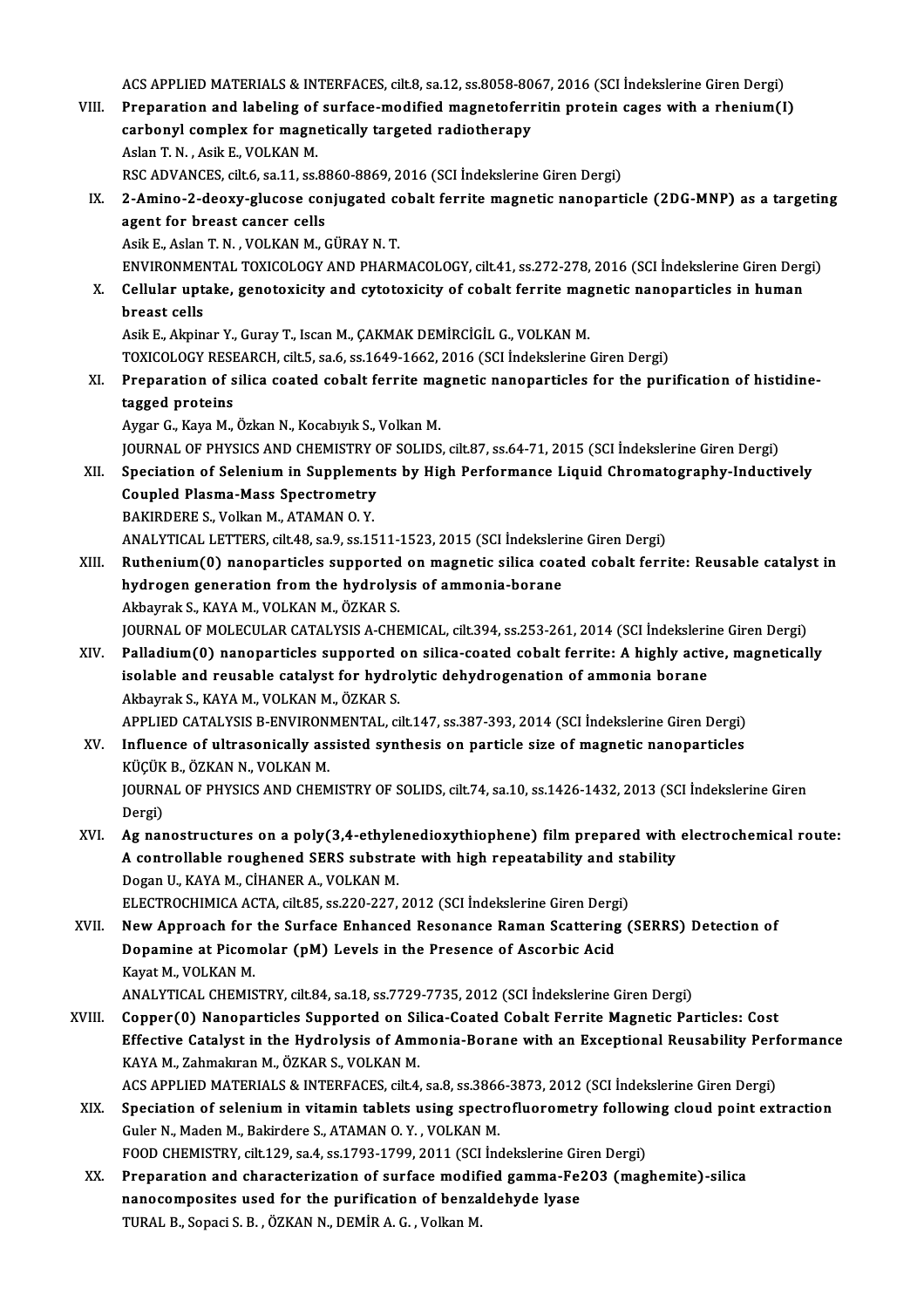JOURNAL OF PHYSICS AND CHEMISTRY OF SOLIDS, cilt.72, sa.8, ss.968-973, 2011 (SCI İndekslerine Giren Dergi)<br>Cormanium determination bu flama atomis absorption spectrometru: An ingressed yapor pressure. JOURNAL OF PHYSICS AND CHEMISTRY OF SOLIDS, cilt.72, sa.8, ss.968-973, 2011 (SCI İndekslerine Giren Dergi)<br>XXI. Germanium determination by flame atomic absorption spectrometry: An increased vapor pressure-<br>chloride sen JOURNAL OF PHYSICS AND CHE<br>Germanium determination b<br>chloride generation system<br>Yous M. VOLYAN M Germanium determination by flame atomic absorption spectrometry: An increased vapor pressure-<br>chloride generation system<br>Kava M., VOLKAN M. chloride generation system<br>Kaya M., VOLKAN M.<br>TALANTA, cilt.84, sa.1, ss.122-126, 2011 (SCI İndekslerine Giren Dergi)<br>Surfaçe enhanced Baman scattering (SEPS) studies en silver n XXII. Surface-enhanced Raman scattering (SERS) studies on silver nanorod substrates<br>Sanci R., Volkan M. TALANTA, cilt.84, s<br>Surface-enhance<br>Sanci R., Volkan M.<br>SENSOBS AND ACT SENSORS AND ACTUATORS B-CHEMICAL, cilt.139, sa.1, ss.150-155, 2009 (SCI İndekslerine Giren Dergi) Sanci R., Volkan M.<br>SENSORS AND ACTUATORS B-CHEMICAL, cilt.139, sa.1, ss.150-155, 2009 (SCI İndekslerine Giren Dergi)<br>XXIII. Preparation and characterization of polymer coated superparamagnetic magnetite nanoparticle<br>255|| **SENSORS AND 4**<br>Preparation a<br>agglomerates<br>TURAL B ÖZKA Preparation and characteriza<br>agglomerates<br>TURAL B., ÖZKAN N., VOLKAN M.<br>JOUPMAL OF PHYSICS AND CHEM agglomerates<br>TURAL B., ÖZKAN N., VOLKAN M.<br>JOURNAL OF PHYSICS AND CHEMISTRY OF SOLIDS, cilt.70, sa.5, ss.860-866, 2009 (SCI İndekslerine Giren Dergi) XXIV. Carboligation reactions with benzaldehyde lyase immobilized on superparamagnetic solid support Sopaci S. B., Turan I. S., Tural B., Volkan M., DEMİR A. G. Carboligation reactions with benzaldehyde lyase immobilized on superparamagnetic solid st<br>Sopaci S. B. , Turan I. S. , Tural B., Volkan M., DEMİR A. G.<br>ORGANIC & BIOMOLECULAR CHEMISTRY, cilt.7, sa.8, ss.1658-1664, 2009 (SC Sopaci S. B. , Turan I. S. , Tural B., Volkan M., DEMİR A. G.<br>ORGANIC & BIOMOLECULAR CHEMISTRY, cilt.7, sa.8, ss.1658-1664, 2009 (SCI İndekslerine Giren Dergi)<br>XXV. Synthesis of N-polyethereal polypyrroles and their applic ORGANIC &<br>Synthesis of<br>earth ions<br>Keksel B Ci Synthesis of N-polyethereal polypyrroles and their application for the preconcentration of rare earth ions<br>
Koksel B., CİHANER A., Kaya M., Volkan M., ÖNAL A. M. earth ions<br>Koksel B., CİHANER A., Kaya M., Volkan M., ÖNAL A. M.<br>JOURNAL OF APPLIED POLYMER SCIENCE, cilt.108, sa.4, ss.2707-2711, 2008 (SCI İndekslerine Giren Dergi)<br>Preperation and sharasterization of ni nitriletriasetis Koksel B., CİHANER A., Kaya M., Volkan M., ÖNAL A. M.<br>JOURNAL OF APPLIED POLYMER SCIENCE, cilt.108, sa.4, ss.2707-2711, 2008 (SCI İndekslerine Giren Dergi)<br>XXVI. Preparation and characterization of ni-nitrilotriacetic acid JOURNAL OF APPLIED POLYMER SCIENCE, cilt.108<br>Preparation and characterization of ni-nitril<br>superparamagnetic magnetite nanoparticles<br>TIBAL B. KAYA M. Oszkan N. Volkan M. Preparation and characterization of<br>superparamagnetic magnetite nanop<br>TURAL B., KAYA M., Oezkan N., Volkan M.<br>JOUPMAL OF NANOSCIENCE AND NANOT superparamagnetic magnetite nanoparticles<br>TURAL B., KAYA M., Oezkan N., Volkan M.<br>JOURNAL OF NANOSCIENCE AND NANOTECHNOLOGY, cilt.8, sa.2, ss.695-701, 2008 (SCI İndekslerine Giren Dergi)<br>Panid sunthesis and sharasterizatio TURAL B., KAYA M., Oezkan N., Volkan M.<br>JOURNAL OF NANOSCIENCE AND NANOTECHNOLOGY, cilt.8, sa.2, ss.695-70<br>XXVII. Rapid synthesis and characterization of maghemite nanoparticles<br>Tural B., Oezenbas M., ATALAY S., Volkan M. **JOURNAL OF NANOSCIENCE AND NANOTEC<br>Rapid synthesis and characterization of<br>Tural B., Oezenbas M., ATALAY S., Volkan M.<br>JOURNAL OF NANOSCIENCE AND NANOTEC** JOURNAL OF NANOSCIENCE AND NANOTECHNOLOGY, cilt.8, sa.2, ss.861-866, 2008 (SCI İndekslerine Giren Dergi) Tural B., Oezenbas M., ATALAY S., Volkan M.<br>JOURNAL OF NANOSCIENCE AND NANOTECHNOLOGY, cilt.8, sa.2, ss.861-866, 2008 (SCI İndekslerine Giren l<br>XXVIII. Silver nanoparticle-doped polyvinyl alcohol coating as a medium fo **JOURNAL OF NANOSC**<br>Silver nanoparticle<br>scattering analysis<br>Karabisak S. Kara M Silver nanoparticle-doped polyvinyl ale<br>scattering analysis<br>Karabicak S., Kaya M., Vo-Dinh T., Volkan M.<br>JOUPMAL OF NANOSCIENCE AND NANOTEC scattering analysis<br>Karabicak S., Kaya M., Vo-Dinh T., Volkan M.<br>JOURNAL OF NANOSCIENCE AND NANOTECHNOLOGY, cilt.8, sa.2, ss.955-960, 2008 (SCI İndekslerine Giren Dergi) XXIX. Effect of nitric acid for equal stabilization and sensitivity of different selenium species in JOURNAL OF NANOSCIENCE AND NANOTECHNOLOGY,<br>Effect of nitric acid for equal stabilization and see<br>electrothermal atomic absorption spectrometry<br>Sebin E. Volkan M. Ataman Q. Effect of nitric acid for equelectrothermal atomic absortance<br>Sahin F., Volkan M., Ataman O.<br>ANALYTICA CHIMICA ACTA ci electrothermal atomic absorption spectrometry<br>Sahin F., Volkan M., Ataman O.<br>ANALYTICA CHIMICA ACTA, cilt.547, sa.1, ss.126-131, 2005 (SCI İndekslerine Giren Dergi)<br>Flow injection flyonescence determination of denemine yei Sahin F., Volkan M., Ataman O.<br>ANALYTICA CHIMICA ACTA, cilt.547, sa.1, ss.126-131, 2005 (SCI İndekslerine Giren Dergi)<br>XXX. Flow injection fluorescence determination of dopamine using a photo induced electron transfer<br>(P ANALYTICA CHIMICA ACTA, cilt.54<br>Flow injection fluorescence de<br>(PET) boronic acid derivative<br>Seekin 7, Vellian M Flow injection flu<br>(PET) boronic aci<br>Seckin Z., Volkan M.<br>ANALYTICA CHIMIC (PET) boronic acid derivative<br>Seckin Z., Volkan M.<br>ANALYTICA CHIMICA ACTA, cilt.547, sa.1, ss.104-108, 2005 (SCI İndekslerine Giren Dergi) Seckin Z., Volkan M.<br>ANALYTICA CHIMICA ACTA, cilt.547, sa.1, ss.104-108, 2005 (SCI İndekslerine Giren Dergi)<br>XXXI. Investigation of acetyl ferrocene migration from hydroxyl-terminated polybutadiene based<br>Alastemers by mean elastomers by means of ultraviolet-visible and atomic absorption spectroscopic techniques<br>Unver A., Dilsiz N., Volkan M., Akovali G. Investigation of acetyl ferrocene m<br>elastomers by means of ultraviolet<br>Unver A., Dilsiz N., Volkan M., Akovali G.<br>JOUPNAL OF APPLIED POLYMER SCIEN elastomers by means of ultraviolet-visible and atomic absorption spectroscopic techniques<br>Unver A., Dilsiz N., Volkan M., Akovali G.<br>JOURNAL OF APPLIED POLYMER SCIENCE, cilt.96, sa.5, ss.1654-1661, 2005 (SCI İndekslerine G Unver A., Dilsiz N., Volkan M., Akovali G.<br>JOURNAL OF APPLIED POLYMER SCIENCE, cilt.96, sa.5, ss.1654-1661, 2005 (SCI İndekslerine Giren Derg<br>XXXII. A sol-gel derived AgCl photochromic coating on glass for SERS chemica **JOURNAL OF APPLIED POLYME<br>A sol-gel derived AgCl photo**<br>Volkan M., Stokes D., Vo-Dinh T.<br>SENSORS AND ACTHATORS B.C. A sol-gel derived AgCl photochromic coating on glass for SERS chemical sensor application<br>Volkan M., Stokes D., Vo-Dinh T.<br>SENSORS AND ACTUATORS B-CHEMICAL, cilt.106, sa.2, ss.660-667, 2005 (SCI İndekslerine Giren Dergi)<br>S Volkan M., Stokes D., Vo-Dinh T.<br>SENSORS AND ACTUATORS B-CHEMICAL, cilt.106, sa.2, ss.660-667, 2005 (SCI İndekslerine Girenty SENSORS AND ACTUATORS B-CHEMICAL, cilt.106, sa.2, ss.660-667, 2005 (SCI İndekslerine Girenty Sel SENSORS AND ACTUATORS B-CHEMICAL,<br>Selective pre-concentration of seleni<br>Sahin F., Volkan M., Howard A., Ataman O.<br>TALANTA silt 60 se 5 se 1002 1000 2003 Selective pre-concentration of selenite from aqueous samples usi<br>Sahin F., Volkan M., Howard A., Ataman O.<br>TALANTA, cilt.60, sa.5, ss.1003-1009, 2003 (SCI İndekslerine Giren Dergi)<br>Fyaluation of dissolution methode in the Sahin F., Volkan M., Howard A., Ataman O.<br>TALANTA, cilt.60, sa.5, ss.1003-1009, 2003 (SCI Indekslerine Giren Dergi)<br>XXXIV. Evaluation of dissolution methods in the presence of high chloride content for the determination of TALANTA, cilt.60, sa.5, ss.1003-1009, 2003 (SCI indekslerine Giren Dergi)<br>Evaluation of dissolution methods in the presence of high chloride content for the determ<br>germanium in geological matrices by hydride generation ato Evaluation of dissolution methods in<br>germanium in geological matrices by<br>Abbasi H., Eroglu A., Anwari M., Volkan M.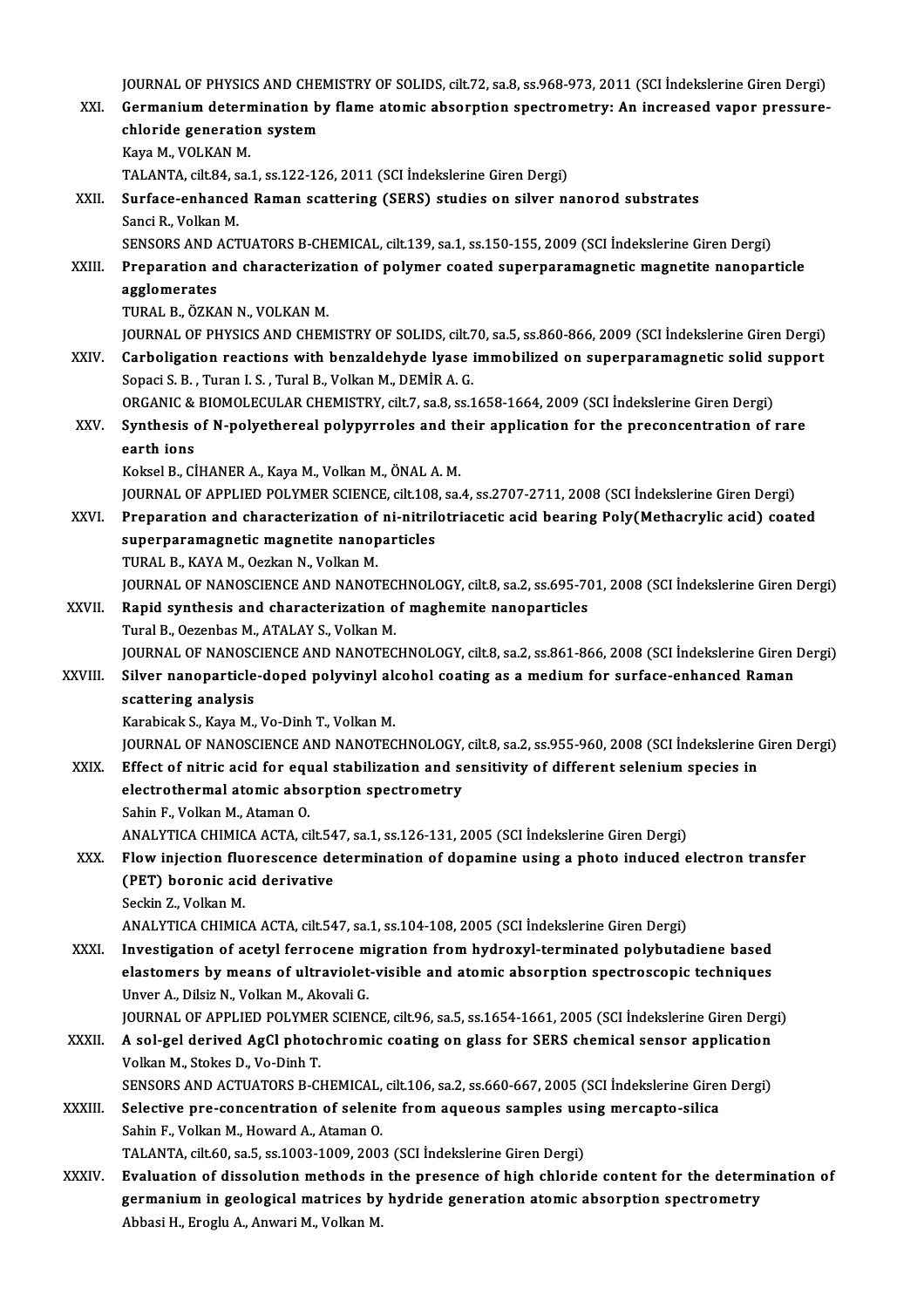ANALYTICAL SCIENCES, cilt.17, sa.4, ss.559-560, 2001 (SCI İndekslerine Giren Dergi)<br>Surface enhanced Baman of denamine and neuvetranemittare using sol gel

|               | ANALYTICAL SCIENCES, cilt.17, sa.4, ss.559-560, 2001 (SCI Indekslerine Giren Dergi)                                        |
|---------------|----------------------------------------------------------------------------------------------------------------------------|
| XXXV.         | Surface-enhanced Raman of dopamine and neurotransmitters using sol-gel substrates and polymer-                             |
|               | coated fiber-optic probes                                                                                                  |
|               | Volkan M., Stokes D., Vo-Dinh T.                                                                                           |
|               | APPLIED SPECTROSCOPY, cilt.54, sa.12, ss.1842-1848, 2000 (SCI Indekslerine Giren Dergi)                                    |
| XXXVI.        | Speciation and preconcentration of inorganic tellurium from waters using a mercaptosilica                                  |
|               | microcolumn and determination by hydride generation atomic absorption spectrometry                                         |
|               | Korez A., Eroglu A., Volkan M., Ataman O.                                                                                  |
|               | JOURNAL OF ANALYTICAL ATOMIC SPECTROMETRY, cilt.15, sa.12, ss.1599-1605, 2000 (SCI Indekslerine Giren<br>Dergi)            |
| <b>XXXVII</b> | Fiber optic sensors using novel substrates for hydrogen sulfide determination by solid surface                             |
|               | fluorescence                                                                                                               |
|               | Eroglu A., Volkan M., Ataman O.                                                                                            |
|               | TALANTA, cilt.53, sa.1, ss.89-101, 2000 (SCI İndekslerine Giren Dergi)                                                     |
| XXXVIII.      | Preconcentration of germanium on mercapto-modified silica gel                                                              |
|               | Gokturk G., Delzendeh M., Volkan M.                                                                                        |
|               | SPECTROCHIMICA ACTA PART B-ATOMIC SPECTROSCOPY, cilt.55, sa.7, ss.1063-1071, 2000 (SCI Indekslerine Giren                  |
|               | Dergi)                                                                                                                     |
| <b>XXXIX</b>  | Cloud point preconcentration of germanium and determination by hydride generation atomic                                   |
|               | absorption spectrometry<br>Boyukbayram A., Volkan M.                                                                       |
|               | SPECTROCHIMICA ACTA PART B-ATOMIC SPECTROSCOPY, cilt.55, sa.7, ss.1073-1080, 2000 (SCI İndekslerine Giren                  |
|               | Dergi)                                                                                                                     |
| XL.           | A new surface-enhanced Raman scattering substrate based on silver nanoparticles in sol-gel                                 |
|               | Volkan M., Stokes D., Vo-Dinh T.                                                                                           |
|               | JOURNAL OF RAMAN SPECTROSCOPY, cilt.30, sa.12, ss.1057-1065, 1999 (SCI İndekslerine Giren Dergi)                           |
| XLI.          | Sample preparation for arsenic, copper, iron, and lead determination in sugar                                              |
|               | Leblebici J., Volkan M.                                                                                                    |
|               | JOURNAL OF AGRICULTURAL AND FOOD CHEMISTRY, cilt.46, sa.1, ss.173-177, 1998 (SCI İndekslerine Giren Dergi)                 |
|               | XLII. Hydrogen sulfide determination by solid surface luminescence<br>Eroglu A., Volkan M., Bayramh E., Ataman O., Mark H. |
|               | FRESENIUS JOURNAL OF ANALYTICAL CHEMISTRY, cilt.355, ss.667-671, 1996 (SCI İndekslerine Giren Dergi)                       |
| XLIII.        | Determination of germanium by AAS in chloride-containing matrices                                                          |
|               | Anwari M., Abbasi H., Volkan M., Ataman O.                                                                                 |
|               | FRESENIUS JOURNAL OF ANALYTICAL CHEMISTRY, cilt.355, ss.284-288, 1996 (SCI İndekslerine Giren Dergi)                       |
| XLIV.         | DETERMINATION OF SELENIUM IN DIET BY ZEEMAN EFFECT GRAPHITE-FURNACE ATOMIC-                                                |
|               | ABSORPTION SPECTROMETRY FOR CALCULATION OF DAILY DIETARY INTAKES                                                           |
|               | ARI U , VOLKAN M , ARAS N.                                                                                                 |
|               | JOURNAL OF AGRICULTURAL AND FOOD CHEMISTRY, cilt.39, sa.12, ss.2180-2183, 1991 (SCI İndekslerine Giren                     |
|               | Dergi)<br>PRECONCENTRATION OF SOME TRACE-METALS FROM SEA-WATER ON A MERCAPTO-MODIFIED                                      |
| XLV.          | SILICA-GEL                                                                                                                 |
|               | VOLKAN M., ATAMAN O., HOWARD A.                                                                                            |
|               | ANALYST, cilt.112, sa.10, ss.1409-1412, 1987 (SCI İndekslerine Giren Dergi)                                                |
| XLVI.         | SELECTIVE PRECONCENTRATION OF ARSENITE ON MERCAPTO-MODIFIED SILICA-GEL                                                     |
|               | HOWARD A., VOLKAN M., ATAMAN O.                                                                                            |
|               | ANALYST, cilt.112, sa.2, ss.159-162, 1987 (SCI İndekslerine Giren Dergi)                                                   |
|               |                                                                                                                            |

Hakemli Kongre / Sempozyum Bildiri Kitaplarında Yer Alan Yayınlar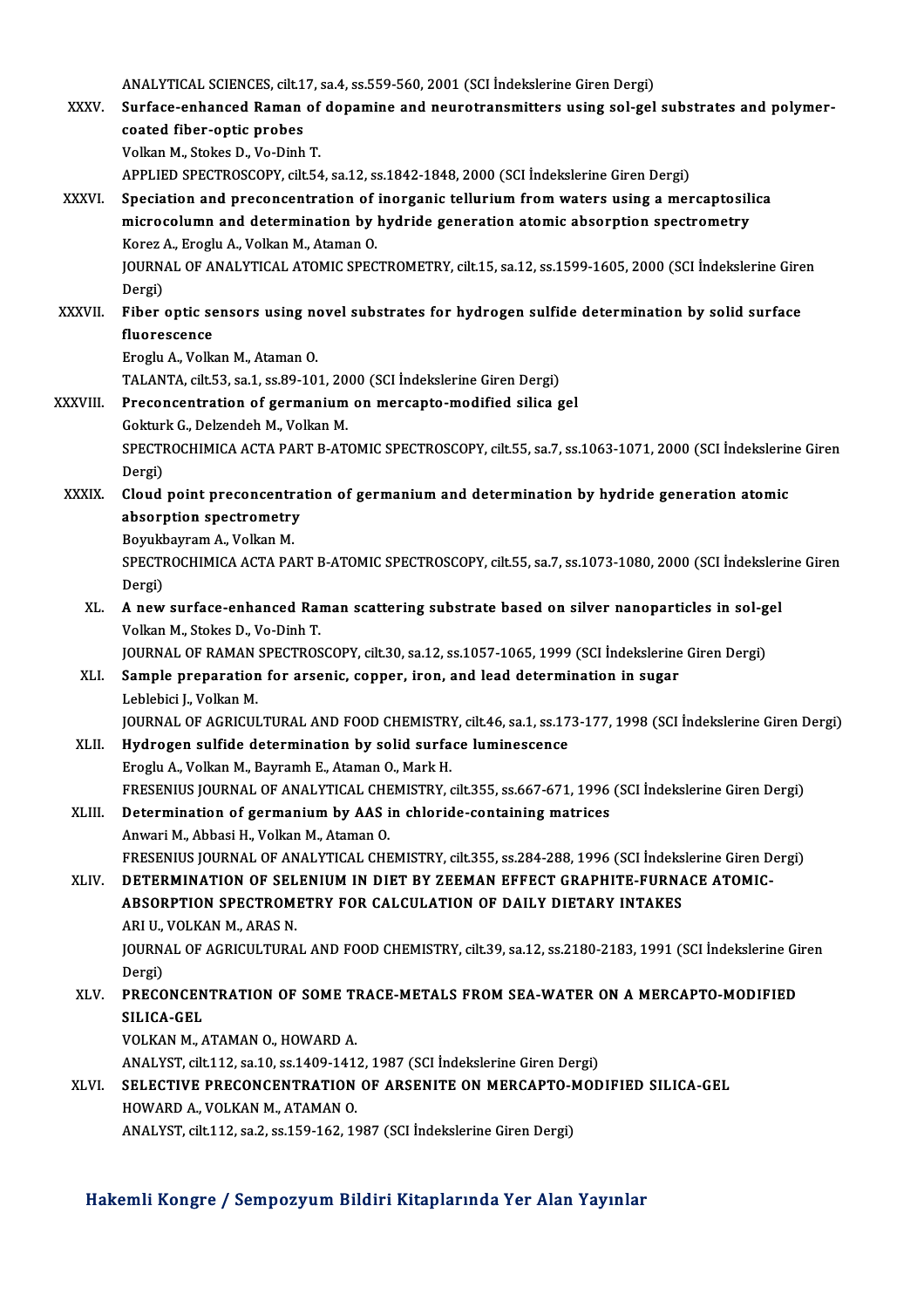- I. Yüzeyde Güçlendirilmiş Raman Saçılması (YGRS) Metodu ile ProteazomDNA'sının Tanınması Yüzeyde Güçlendirilmiş Raman Saçılması (YG<br>UZUN C., KARABIÇAK S., KOCABIYIK S., VOLKAN M.<br>20 Ulysel Kimya Kongresi Türkiye 10, 14 Evlül 20 Yüzeyde Güçlendirilmiş Raman Saçılması (YGRS)<br>UZUN C., KARABIÇAK S., KOCABIYIK S., VOLKAN M.<br>29. Ulusal Kimya Kongresi, Türkiye, 10 - 14 Eylül 2017<br>Manustik Hinertermi Tedevisinde Kullanıma Hygı UZUN C., KARABIÇAK S., KOCABIYIK S., VOLKAN M.<br>29. Ulusal Kimya Kongresi, Türkiye, 10 - 14 Eylül 2017<br>II. Manyetik Hipertermi Tedavisinde Kullanıma Uygun Manyetik Nano ParçacıklarınınHazırlanması<br>AKRINAR V. ÖZTÜRK S. VOLKA
- 29. Ulusal Kimya Kongresi, Türkiye, 1<br><mark>Manyetik Hipertermi Tedavisind</mark><br>AKPINAR Y., ÖZTÜRK S., VOLKAN M.<br>29 Ulusal Kimya Kongresi, Türkiye, 1 Manyetik Hipertermi Tedavisinde Kullanıma Uyg<br>AKPINAR Y., ÖZTÜRK S., VOLKAN M.<br>29.Ulusal Kimya Kongresi, Türkiye, 10 - 14 Eylül 2017<br>Euserwetis olangation faster 2kinage is a novel t AKPINAR Y., ÖZTÜRK S., VOLKAN M.<br>29.Ulusal Kimya Kongresi, Türkiye, 10 - 14 Eylül 2017<br>III. Eucaryotic elongation factor 2kinaze is a novel therapeutic target in BRCA1 mutated breast cancer<br>VOLKAN M. CÜRAV N.T. Asik E. LOD
- 29.Ulusal Kimya Kongresi, Türkiye, 10 14 Eylül 2017<br>Eucaryotic elongation factor 2kinaze is a novel therapeutic target in<br>VOLKAN M., GÜRAY N. T. , Asik E., Lopez-Berestein G., Ozpolat B., Kahraman N.<br>AACP 1 05 Nisan 20 Eucaryotic elongation factor 2kinaze<br>VOLKAN M., GÜRAY N. T. , Asik E., Lopez-1<br>AACR, 1 - 05 Nisan 2017, cilt.77, ss.1125<br>Annligation of SEBS nanotag labeled VOLKAN M., GÜRAY N. T., Asik E., Lopez-Berestein G., Ozpolat B., Kahi<br>AACR, 1 - 05 Nisan 2017, cilt.77, ss.1125<br>IV. Application of SERS nanotag labeled probes for DNA studies<br>ITIN C.N. KOCARIVIK S. VOLKAN M.
- AACR, 1 05 Nisan 2017, cilt.77, ss.112<br>Application of SERS nanotag label<br>UZUN C. N. , KOCABIYIK S., VOLKAN M.<br>22nd UIBMB Congress (27th EEBS Con 22nd IUBMBCongress/37th FEBSCongress,Sevila, İspanya,4 -09Eylül2012, cilt.279, ss.350-351 UZUN C. N. , KOCABIYIK S., VOLKAN M.<br>22nd IUBMB Congress/37th FEBS Congress, Sevilla, İspanya, 4 - 09 Eylül 2012, cilt.279, ss.350-3<br>21 V. Bage of silica coated magnetic nanoparticles and SERS nanotags for gene detection
- Akpinar Y.,KAYAM.Ç. ,VOLKANM. Usage of silica coated magnetic nanoparticles and SERS nanotags for gene detection<br>Akpinar Y., KAYA M. Ç. , VOLKAN M.<br>22nd IUBMB Congress/37th FEBS Congress, Sevilla, İspanya, 4 - 09 Eylül 2012, cilt.279, ss.350<br>Determinat
- Akpinar Y., KAYA M. Ç. , VOLKAN M.<br>22nd IUBMB Congress/37th FEBS Congress, Sevilla, İspanya, 4 09 Eylül 2012, cilt.279, ss.350<br>VI. Determination of proteasome activity using surface enhanced raman scattering (SERS) s 22nd IUBMB Congress/37th FEBS Congress, Sevilla, İspanya, 4 - 09 Eylül 2012, cilt.279, ss.350<br>Determination of proteasome activity using surface enhanced raman scattering (SE<br>VOLKAN M., KOCABIYIK S., Akpinar Y., UZUN C. N. Determination of proteasome activity using surface enhanced raman scattering (SE<br>VOLKAN M., KOCABIYIK S., Akpinar Y., UZUN C. N.<br>22nd IUBMB Congress/37th FEBS Congress, Sevilla, İspanya, 4 - 09 Eylül 2012, cilt.279, ss.351

VOLKAN M., KOCABIYIK S., Akpinar Y., UZUN C. N.<br>22nd IUBMB Congress/37th FEBS Congress, Sevilla, İspanya, 4 - 09 Eylül 2012, cilt.279, ss.351<br>VII. SULFATION MECHANISM OF TRAVERTINES - EFFECT OF SO2 CONCENTRATION, RELAT 22nd IUBMB Congress/37th FEBS Congress, Sevilla, İspanya, 4 - 09 Eylül 2012, cilt.279, ss.351<br>SULFATION MECHANISM OF TRAVERTINES - EFFECT OF SO2 CONCENTRATION, REL<br>AND TEMPERATURE<br>GOTURK H.. VOLKAN M.. KAHVECI S. SULFATION MECHANISM OF TRA<br>AND TEMPERATURE<br>GOTURK H., VOLKAN M., KAHVECI S.<br>International BILEM (UNESCO Congr

AND TEMPERATURE<br>GOTURK H., VOLKAN M., KAHVECI S.<br>International RILEM/UNESCO Congress on Conservation of Stone and Other Materials: Research - Industry -<br>Modia Paris Fransa. 29 Hagiran - 01 Temmug 1993, cs 83-90. GOTURK H., VOLKAN M., KAHVECI S.<br>International RILEM/UNESCO Congress on Conservation of St<br>Media, Paris, Fransa, 29 Haziran - 01 Temmuz 1993, ss.83-90 Media, Paris, Fransa, 29 Haziran - 01 Temmuz 1993, ss.83-90<br>Desteklenen Projeler

Desteklenen Projeler<br>TUNCEL S., GÖKMEN A., VOLKAN M., GÖKMEN G. İ. , Yükseköğretim Kurumları Destekli Proje, GC-MS ile Ankara-Ayaş<br>Bölgesindeki Tenrek, Su ve Pitki Örneklerinde Organeklerlu Pestisitlerin Türkendirilmesi, 2 Bölgesindeki Trojolor<br>TUNCEL S., GÖKMEN A., VOLKAN M., GÖKMEN G. İ. , Yükseköğretim Kurumları Destekli Proje, GC-MS ile Ankara-<br>Bölgesindeki Toprak, Su ve Bitki Örneklerinde Organoklorlu Pestisitlerin Türlendirilmesi, 2013 TUNCEL S., GÖKMEN A., VOLKAN M., GÖKMEN G. İ. , Yükseköğretim Kurumları Destekli Proje, GC-MS ile Ankara-Ayaş<br>Bölgesindeki Toprak, Su ve Bitki Örneklerinde Organoklorlu Pestisitlerin Türlendirilmesi, 2013 - Devam Ediyor<br>VO Bölgesindeki Toprak, Su ve Bitki Örneklerinde Organoklorlu Pestisitlerin<br>VOLKAN M., GÖKMEN A., ERTAŞ G., GÖKMEN G. İ. , Yükseköğretim Kurur<br>CdSe Kuantum Noktalarının Ince Filmlerinin Hazırlanması, 2018 - 2019<br>VOLKAN M. Vül VOLKAN M., GÖKMEN A., ERTAŞ G., GÖKMEN G. İ. , Yükseköğretim Kurumları Destekli Proje, LangmuirMetotuKullanılara<br>CdSe Kuantum Noktalarının Ince Filmlerinin Hazırlanması, 2018 - 2019<br>VOLKAN M., Yükseköğretim Kurumları Deste

CdSe Kuantum Noktalarının Ince Filmlerinin Hazırlanması, 2018 - 2019<br>VOLKAN M., Yükseköğretim Kurumları Destekli Proje, Manyetik Olarak Hedefe Yönlendirilmiş Radyoaktif Görüntüleme<br>İçin Re-188 İle İşaretlenmiş Silika Kaplı VOLKAN M., Yükseköğretim Kurumları Destekli Proje, Manyetik Olarak Hedefe Yönlendirilmiş Radyoaktif Görüntüleme<br>İçin Re-188 İle İşaretlenmiş Silika Kaplı Magnetit Nanoparçacıkların Hazırlanması Ve Karakterize Edilmesi, 201 VOLKAN M., Yükseköğretim Kurumları Destekli Proje, Manyetik Kobalt Ferrit Ve Demiroksit Nanoparçacıkları İle Farklı<br>Hücre Kültürlerinde Toksisite Çalışmaları., 2011 - 2019 VOLKAN M., Yükseköğretim Kurumları Destekli Proje, Manyetik Kobalt Ferrit Ve Demiroksit Nanoparçacıkları İle F<br>Hücre Kültürlerinde Toksisite Çalışmaları., 2011 - 2019<br>VOLKAN M., Yükseköğretim Kurumları Destekli Proje, ÇOK

Hücre Kültürlerinde Toksisite Çalışmaları., 2011 - 2019<br>VOLKAN M., Yükseköğretim Kurumları Destekli Proje, ÇO<br>SENTEZLENMESİ VE KARAKTERİZASYONU, 2017 - 2017<br>VOLKAN M. Vülseköğretim Kurumları Destekli Proje, DU VOLKAN M., Yükseköğretim Kurumları Destekli Proje, ÇOK KÜÇÜK GADOLİNYUM OKSİT NANOPARTİKÜLLERİNİN<br>SENTEZLENMESİ VE KARAKTERİZASYONU, 2017 - 2017<br>VOLKAN M., Yükseköğretim Kurumları Destekli Proje, DUAL YÖNTEMLİ PET/MRI GÖRÜ

SENTEZLENMESİ VE KARAKTERİZASYONU, 2017 - 2017<br>VOLKAN M., Yükseköğretim Kurumları Destekli Proje, DUAL YÖNTEMLİ PET/MRI GÖRÜNTÜLEME SONDALARININ<br>HAZIRLANMASI, 2017 - 2017 VOLKAN M., Yükseköğretim Kurumları Destekli Proje, DUAL YÖNTEMLİ PET/MRI GÖRÜNTÜLEME SONDALARINI<br>HAZIRLANMASI, 2017 - 2017<br>VOLKAN M., Yükseköğretim Kurumları Destekli Proje, CdSe KUANTUM NOKTALARIN LANGMUİR VE LANGMUİR<br>BLO

HAZIRLANMASI, 2017 - 2017<br>VOLKAN M., Yükseköğretim Kurumları Destekli Proje, Cd<br>BLODGETT FİLMLERİNİN HAZIRLANMASI, 2017 - 2017<br>VOLKAN M. Vükseköğretim Kurumları Destekli Proje, CV VOLKAN M., Yükseköğretim Kurumları Destekli Proje, CdSe KUANTUM NOKTALARIN LANGMUİR VE LANGMUİR<br>BLODGETT FİLMLERİNİN HAZIRLANMASI, 2017 - 2017<br>VOLKAN M., Yükseköğretim Kurumları Destekli Proje, CVE E VİTAMİNLERİNİN ANTİOKS

BLODGETT FİLMLERİNİN HAZIRLANMASI, 2017 - 2<br>VOLKAN M., Yükseköğretim Kurumları Destekli Pro<br>İÇİN YENİ BİR YÖNTEM GELİŞTİRME, 2017 - 2017<br>EPTAS G., TUNGEL S. GÖKMEN A. VOLKAN M. GÖK VOLKAN M., Yükseköğretim Kurumları Destekli Proje, CVE E VİTAMİNLERİNİN ANTİOKSİDAN KAPASİTESİNİN<br>İÇİN YENİ BİR YÖNTEM GELİŞTİRME, 2017 - 2017<br>ERTAŞ G., TUNCEL S., GÖKMEN A., VOLKAN M., GÖKMEN G. İ. , Yükseköğretim Kurumla

İÇİN YENİ BİR YÖNTEM GELİŞTİRME, 2017 - 2017<br>ERTAŞ G., TUNCEL S., GÖKMEN A., VOLKAN M., GÖKMEN G. İ. , Yükseköğretim Kurumları Destekli Proje, Maya<br>Hücrelerinde Bor ve Arsenik Elementlerinin Sinerjik ve Antagonistik Etkile

TUNCEL S.,GÖKMENA.,ERTAŞG.,VOLKANM.,ÖZÇUBUKÇUS.,TANYELİC.,GÖKMENG. İ. ,YükseköğretimKurumları Hücrelerinde Bor ve Arsenik Elementlerinin Sinerjik ve Antagonistik Etkileri, 2017 - 2017<br>TUNCEL S., GÖKMEN A., ERTAŞ G., VOLKAN M., ÖZÇUBUKÇU S., TANYELİ C., GÖKMEN G. İ. , Yükseköğretim Kurumları<br>Destekli Proje, Solid fa TUNCEL S., G<br>Destekli Proje<br>2016 - 2016<br>VOLKAN M Destekli Proje, Solid faz mikro ayırma yönteminin çevre ve gıda örneklerinde uygulanarak optimizasyonu ve validasy<br>2016 - 2016<br>VOLKAN M., Yükseköğretim Kurumları Destekli Proje, FEN BİLİMLERİ ENSTİTÜSÜ/LİSANSÜSTÜ TEZ PROJE

2016<br>VOLK<br>2016<br>VOLK VOLKAN M., Yükseköğretim Kurumları Destekli Proje, FEN BİLİMLERİ ENSTİTÜSÜ/LİSANSÜSTÜ TEZ PROJESİ, 2014 -<br>2016<br>VOLKAN M., Yükseköğretim Kurumları Destekli Proje, FEN BİLİMLERİ ENSTİTÜSÜ/LİSANSÜSTÜ TEZ PROJESİ, 2014 -